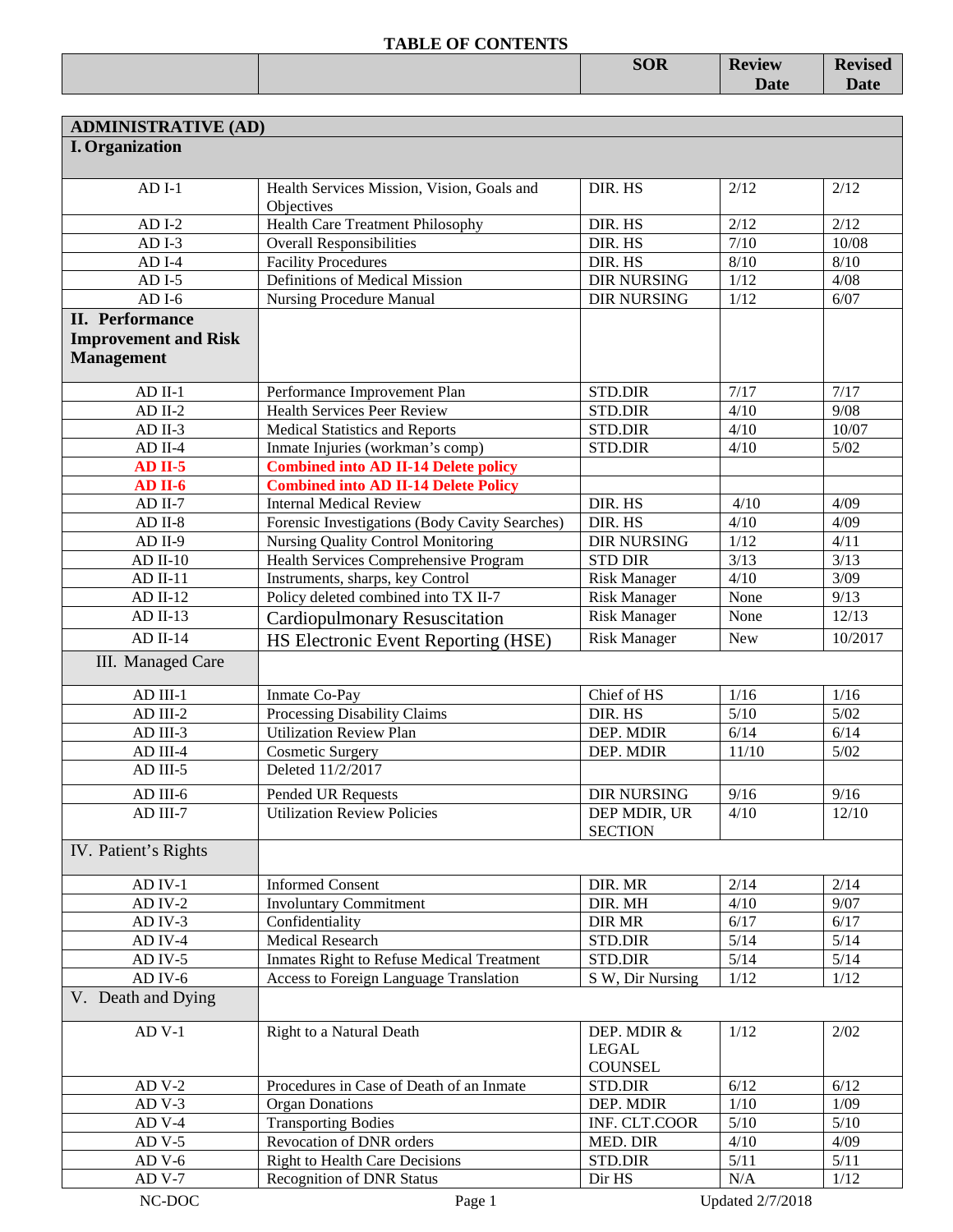|  | <b>SOR</b> | <b>Review</b> | <b>Revised</b> |
|--|------------|---------------|----------------|
|  |            | <b>Date</b>   | <b>Date</b>    |
|  |            |               |                |

| <b>VI. Medical Records</b> |                                                                             |                                              |        |        |
|----------------------------|-----------------------------------------------------------------------------|----------------------------------------------|--------|--------|
| AD VI-1                    | Purpose and Composition of Medical Record                                   | <b>DIR MR</b>                                | 5/14   | $5/14$ |
| AD VI-2                    | Medical Record Committee                                                    | <b>DIR MR</b>                                | 6/10   | 4/00   |
| AD VI-3                    | Release of Confidential Information                                         | <b>DIR MR</b>                                | 5/14   | $5/14$ |
| AD VI-4                    | Combining Records & Creating Additional<br>Volumes                          | <b>DIR MR</b>                                | 8/14   | 8/14   |
| AD VI-5                    | Mental Health Records/Tracking System                                       | <b>DIR MR</b>                                | 6/10   | 1/06   |
| AD VI-6                    | Photographs and Videotapes                                                  | <b>DIR MR</b>                                | 5/14   | $5/14$ |
| AD VI-7                    | <b>Transfer of Medical Records</b>                                          | <b>DIR MR</b>                                | 5/14   | 5/14   |
| AD VI-8                    | <b>Record Retention</b>                                                     | <b>DIR MR</b>                                | 8/10   | $8/10$ |
| AD VI-9                    | Retrieval of Parole/Release Records                                         | <b>DIR MR</b>                                | 4/11   | 4/11   |
| <b>AD VI-10</b>            | Coding and Indexing                                                         | <b>DIR MR</b>                                | 8/10   | 8/09   |
| <b>AD VI-11</b>            | <b>Deleted</b>                                                              |                                              |        |        |
| <b>AD VI-12</b>            | <b>Basic Medical Record Documentation</b>                                   | <b>RISK MGR</b>                              | 4/14   | 414    |
| AD VI-13                   | Forms Management                                                            | <b>DIR MR</b>                                | 5/14   | 5/14   |
| <b>AD VI-14</b>            | Problem List                                                                | DEP MDIR,<br>DENT DIR, DIR<br><b>MH</b>      | 9/14   | 9/14   |
| <b>AD VI-15</b>            | Dialysis Records                                                            | <b>DIR MR</b>                                | 9/16   | 9/16   |
| AD VI-16                   | Recording Data in OPUS                                                      | OPUS COORD                                   | 9/16   | 9/16   |
| <b>AD VI-17</b>            | <b>HERO</b> Downtime                                                        | Chief of HH                                  | N/A    | 9/16   |
| <b>VII. Facilities</b>     |                                                                             |                                              |        |        |
|                            |                                                                             |                                              |        |        |
| AD VII-1                   | Facilities, Equipment, Supplies                                             | NRS MGR, ADON<br>DIR DON, DIR<br><b>PHAR</b> | 1/12   | 4/11   |
| AD VII-2                   | First Aid Kits                                                              | DIR. HS                                      | $7/10$ | 9/05   |
| AD VII-5                   | <b>Emergency Medical Response Plans</b>                                     | CHIEF OF HS,<br><b>RISK MGR</b>              | 6/12   | 6/12   |
| <b>VIII. Reporting</b>     |                                                                             |                                              |        |        |
| AD VIII-2                  | Notification of Serious Illness, Injury or Death<br>of Hospitalized Patient | <b>STD.DIR</b>                               | 8/10   | 3/04   |
| $AD$ VIII-3                | Duty to Warn                                                                | <b>DIR MH</b>                                | 1/14   | 1/14   |
| AD VIII-4                  | Deleted refer to CP 18                                                      |                                              |        |        |
| AD VIII-5                  | Reporting Positive Drug Finding During Dx.<br>Work-up                       | STD.DIR                                      | 3/14   | 3/14   |
| AD VIII-6                  | Medical Notification to Excuse from Work                                    | <b>DON</b>                                   | 11/14  | 11/14  |
| PERSONNEL (P)              |                                                                             |                                              |        |        |
| $P-1$                      | <b>Nursing Staffing Standards</b>                                           | <b>DON</b>                                   | $1/12$ | 1/12   |
| $P-2$                      | Professional Licensure and Credentials                                      | DIR. DENTAL                                  | 4/11   | 4/11   |
|                            | Verification                                                                | MR, PHAR, MH,<br>DEP MDIR                    |        |        |
| $P-3$                      | <b>Continuing Education</b>                                                 | <b>DISCILINE HDS</b>                         | $5/10$ | $5/08$ |
| $P-4$                      | Use of Physician Extenders                                                  | DEP. MDIR                                    | 8/10   | 8/09   |
| $P-5$                      | Use of Inmates in Health Care                                               | <b>DON</b>                                   | $1/12$ | 10/07  |
| $P-6$                      | Nursing: Verification of Valid Licenses                                     | <b>DON</b>                                   | $1/12$ | 4/11   |
| $P-7$                      | <b>Medication Technicians</b>                                               | <b>DON</b>                                   | 1/16   | 1/16   |
| $P-8$                      | <b>Nursing Coverage</b>                                                     | <b>DON</b>                                   | $1/12$ | $3/10$ |
| $P-9$                      | Nursing Orientation, Mandatory Training                                     | <b>DON</b>                                   | $1/12$ | $5/10$ |
| $P-10$                     | Requesting Flexible & Alternate Work                                        | <b>DON</b>                                   | $1/12$ | $1/12$ |
|                            | Schedules                                                                   |                                              |        |        |
| $P-11$                     | <b>Social Work Staffing</b>                                                 | DIR MH                                       | $5/12$ | $5/12$ |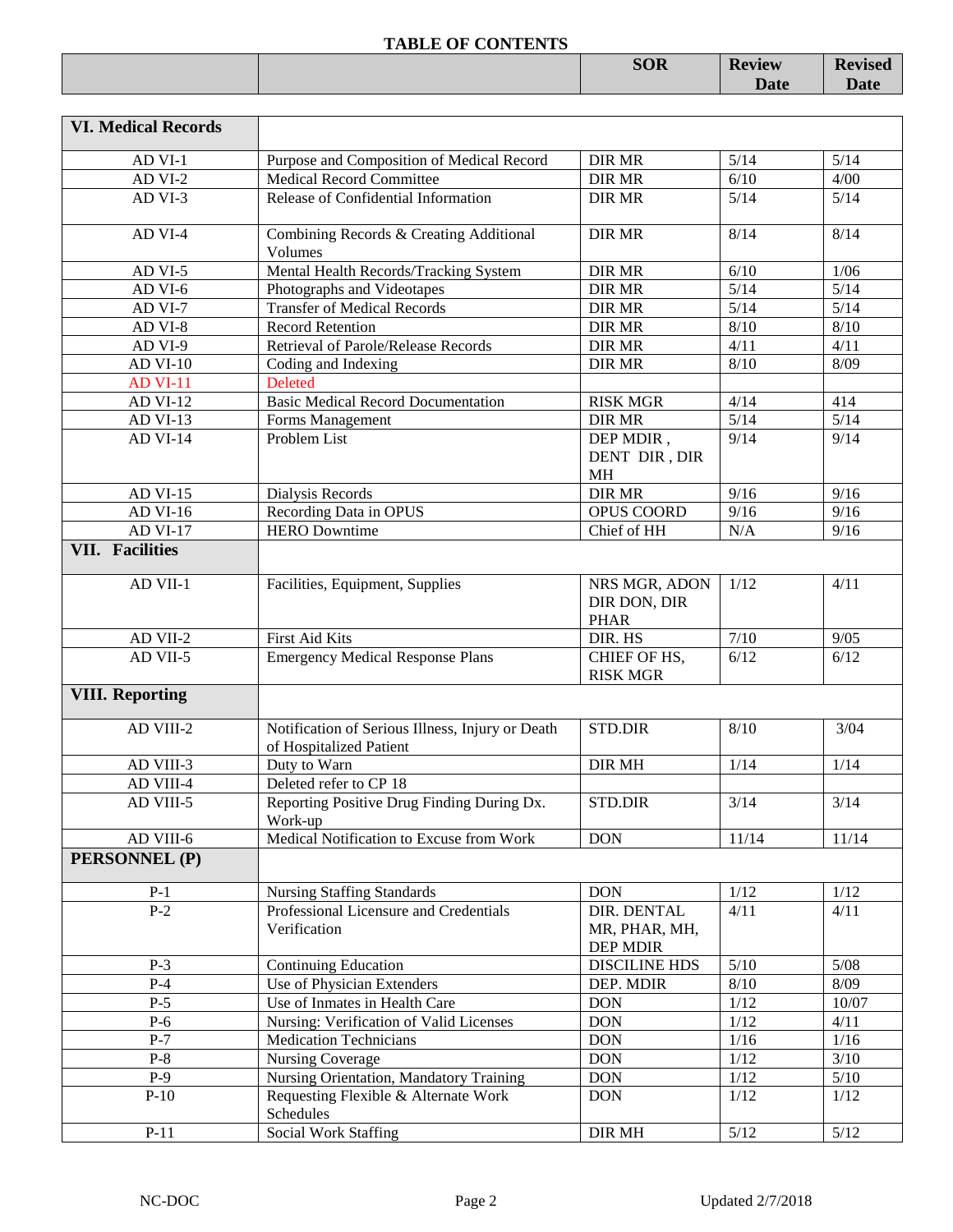|                                                                                                                 | <b>SOR</b> | <b>Review</b> | <b>Revised</b> |
|-----------------------------------------------------------------------------------------------------------------|------------|---------------|----------------|
|                                                                                                                 |            | <b>Date</b>   | <b>Date</b>    |
|                                                                                                                 |            |               |                |
| the contract of the contract of the contract of the contract of the contract of the contract of the contract of |            |               |                |

| <b>II.</b> Employee Health                |                                                                                           |                      |            |                   |
|-------------------------------------------|-------------------------------------------------------------------------------------------|----------------------|------------|-------------------|
| $P$ II-1                                  | <b>MOVED TO IC-11</b>                                                                     |                      |            |                   |
| $P-II-2$                                  | <b>MOVED TO IC-12</b>                                                                     |                      |            |                   |
| <b>P</b> II-3                             | <b>MOVED TO IC13</b>                                                                      |                      |            |                   |
| <b>P</b> II-4                             | <b>MOVED TO IC-14</b>                                                                     |                      |            |                   |
|                                           |                                                                                           |                      |            |                   |
| $P$ II-5<br><b>P</b> II-6                 | <b>BBP</b> Exposure to DOP Employees<br>Moved to IC 10                                    | <b>INF CTRL COOR</b> | 7/14       | 7/14              |
|                                           |                                                                                           |                      |            |                   |
| <b>ASSESSMENT OF PATIENT (A)</b>          |                                                                                           |                      |            |                   |
| $A-1$                                     | Receiving Screening                                                                       | DEP. MDIR            | 1/14       | 1/14              |
| $A-2$                                     | Inmate Physical Exam & PULHEAT                                                            | DEP. MDIR            | 7/17       | 7/17              |
| $A-3$                                     | Lab Services                                                                              | DEP. MDIR            | 5/14       | 5/14              |
| $A-4$                                     | Radiology Services                                                                        | DIR. HS              | 5/14       | 5/14              |
| $A-5$                                     | Offenders in Segregation                                                                  | <b>CHIEF OF HS</b>   | 11/14      | 11/14             |
| $A-6$                                     | Disciplinary Actions for Mental Health Patients                                           | DIR. MH              | 6/10       | 12/08             |
| $A-7$                                     | <b>Court Ordered STD Testing</b>                                                          | <b>INF CTRL COOR</b> | 2/14       | 2/14              |
| $A-8$                                     | <b>Paternity Testing</b>                                                                  | STD.DIR.             | 11/14      | 11/14             |
| $A-9$                                     | <b>Patient Acuity Rating System</b>                                                       | <b>DON</b>           | 4/16       | 4/16              |
| $A-10$                                    | Falls Screening/Alert                                                                     | STD.DIR              | 4/10       | 8/04              |
| $A-11$                                    | <b>Vision Screening</b>                                                                   | DEP. MDIR            | 3/17       | 3/17              |
| $A-12$                                    | Intersystem and Intrasystem Mental Health<br>Services Screening, Appraisal and Evaluation | <b>DIR MH</b>        | 4/12       | 4/12              |
| $A-13$                                    | Infusion therapy and Blood Components<br>Administration                                   | DIR. NUR             | N/A        | 4/16              |
| PLANNING PATIENT CARE (PL)                |                                                                                           |                      |            |                   |
| $PL-1$                                    | Procedures for Chronic Disease                                                            | DEP. MDIR            | 6/13       | 6/13              |
| $PL-2$                                    | Initial Nursing Care Plan for Mental Health                                               | <b>DIR MH</b>        | 1/12       | 3/02              |
| <b>PATIENT EDUCATION (PE)</b>             |                                                                                           |                      |            |                   |
| $PE-1$                                    | <b>Health Orientation</b>                                                                 | DON, ADON            | 1/14       | 1/14              |
| $PE-2$                                    | Inmate Health Education/Health Promotion                                                  | <b>DON</b>           | 10/14      | 10/14             |
| $PE-3$                                    | Refer to Policy N-1<br>Deleted                                                            |                      |            |                   |
| $PE-4$                                    | Refer to Policy TX II-7 Deleted                                                           |                      |            |                   |
| <b>CARE AND TREATMENT OF PATIENT (TX)</b> |                                                                                           |                      |            |                   |
| <b>Access to Services</b><br>I.           |                                                                                           |                      |            |                   |
|                                           |                                                                                           |                      |            |                   |
| $TXI-1$                                   | Sick Call                                                                                 | <b>DON</b>           | 1/16       | 1/16              |
| <b>TXI-2</b>                              | <b>Specialty Medical Clinics</b>                                                          | DEP. MDIR            | 9/16       | 9/16              |
| TXI-3                                     | Mental Health Outpatient Clinics                                                          | DIR. MH              | 6/11       | 6/11              |
| <b>TXI-4</b>                              | Medical Treatment Services Outside DOP                                                    | DEP. MDIR            | $7/12$     | 7/12              |
| TX 1-5                                    | Mental Health Services Outside DOP                                                        | MH                   |            | Policy<br>Deleted |
| TXI-6                                     | Mental Health Day Treatment                                                               | DIR MH               | 11/10      | 12/08             |
| <b>TX I-7</b>                             | <b>CPR</b>                                                                                | <b>DELETED</b>       | 12/30/2013 |                   |
| <b>TXI-8</b>                              | Telephone Triage                                                                          | <b>DON</b>           | 1/17       | 1/17              |
| <b>TXI-9</b>                              | Detoxification and Drug Withdrawal                                                        | DEP. MDIR            | $1/12$     | $1/12$            |
| <b>TX I-10</b>                            | Oxygen                                                                                    | <b>DON</b>           | 6/14       | 6/14              |
| <b>TXI-11</b>                             | <b>Mass Casualties</b>                                                                    | <b>DON</b>           | 9/16       | 9/16              |
| <b>TXI-12</b>                             | Mental Health Outpatient Services -<br><b>Telepsychiatry Clinics</b>                      | DIR. MH              |            | 4/12              |
| <b>TXI-13</b>                             | Evaluation and Management of Disorders of                                                 | DIR. MH              | 6/2104     | 10/2014           |
|                                           | Gender Identity                                                                           |                      |            |                   |
| <b>TXI-14</b>                             | <b>Adult residential Treatment Services</b>                                               | DIR MH               | <b>NA</b>  | 10/13             |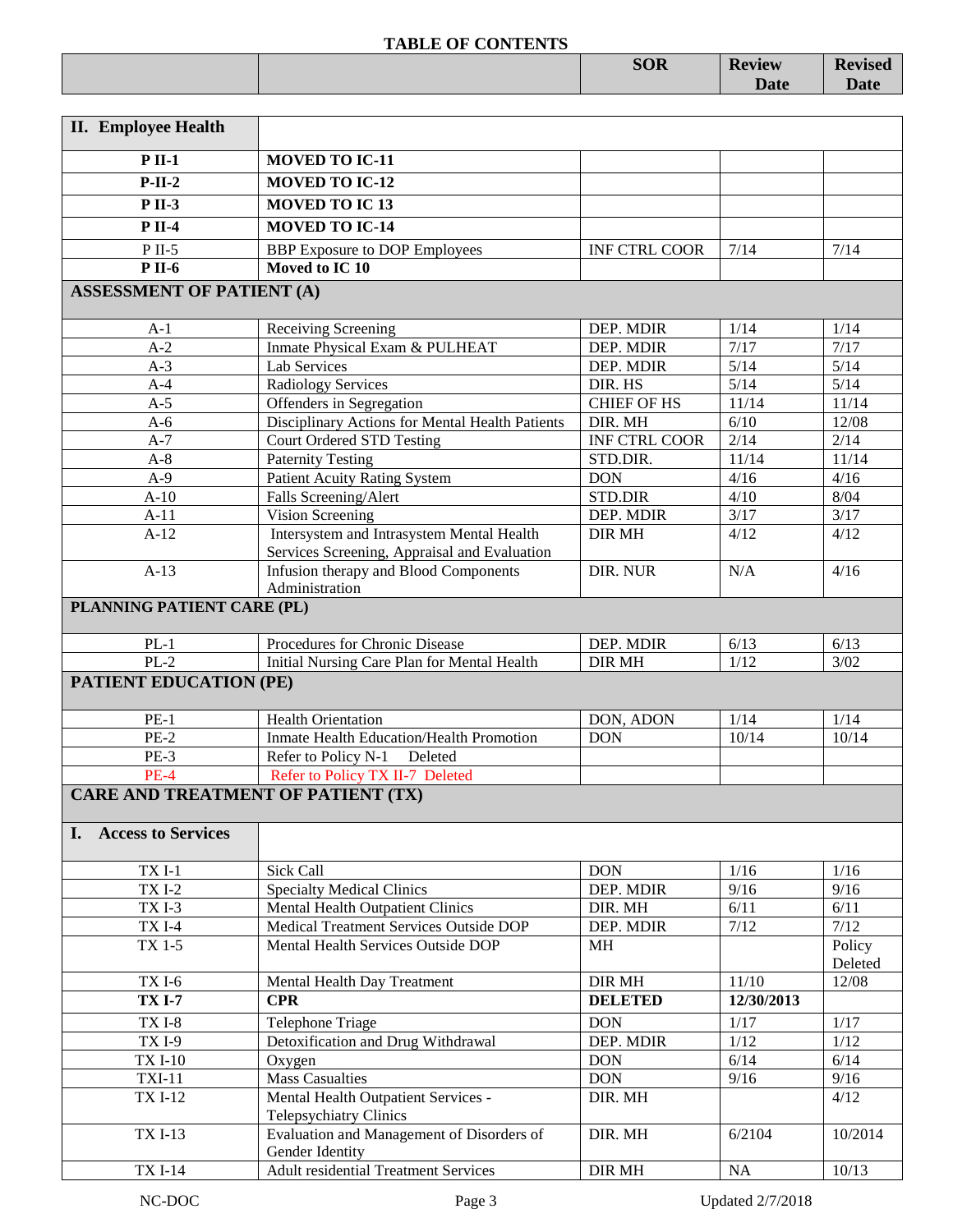|  | <b>SOR</b> | <b>Review</b> | n.<br>150u |
|--|------------|---------------|------------|
|  |            | <b>Date</b>   |            |
|  |            |               |            |

| <b>II.</b> Medication<br><b>Administration</b> |                                                                                    |                                   |                   |                   |
|------------------------------------------------|------------------------------------------------------------------------------------|-----------------------------------|-------------------|-------------------|
| TX II-1                                        | Drug Formulary                                                                     | <b>DIR PHAR</b>                   | 2/17              | 2/17              |
| $TX$ II-2                                      | Deleted and combined into TX II-4                                                  |                                   |                   |                   |
| TX II-3                                        | Valid Orders and Treatment Protocols                                               | <b>DIR PHAR</b><br><b>DEPMDIR</b> | 1/17              | 1/17              |
| $TX$ II-4                                      | Medication Procurement and Returns                                                 | DIR. PHAR                         | 1/17              | 1/17              |
| $TX$ II-5                                      | <b>Starter Dose Program</b>                                                        | DIR. PHAR                         | 1/17              | $1/\overline{17}$ |
| TX II-6                                        | <b>Inmates Transferred on Medications</b>                                          | DON, DIR. PHAR,                   | 2/17              | 2/17              |
| <b>TX II-7</b>                                 | Medication Administration Methods,<br>Documentation and Education                  | <b>DON</b>                        | 7/17              | 7/17              |
| TX II-8                                        | Involuntary Administration of Psychotropic<br>Medications                          | <b>DIR MH</b>                     | 6/12              | 6/12              |
| TX II-9                                        | Medication Duration for Outpatient Services                                        | DIR. PHAR                         | 1/17              | 1/17              |
| <b>TX II-10</b>                                | Policy deleted combined into TX II-7                                               |                                   |                   |                   |
| <b>TX II-11</b>                                | Psychotropic Medication Review                                                     | DIR MH                            | 12/16             | 12/16             |
| <b>TX II-12</b>                                | <b>Controlled Substances</b>                                                       | DIR. PHAR                         | $1/17$            | $1/17$            |
| <b>TX II-13</b>                                | Non-Prescription Medication in Canteen                                             | DIR. PHAR                         | $1/17$            | $1/17$            |
| <b>TX II-14</b>                                | Drug Storage                                                                       | DIR. PHAR                         | $1/17$            | $1/17$            |
| <b>TX II-15</b>                                | Drug Recall                                                                        | DIR. PHAR                         | $\overline{1/17}$ | 1/17              |
| <b>TX II-16</b>                                | <b>Offender Release with Medications</b>                                           | DIR. PHAR                         | 7/2017            | 7/2017            |
| <b>TX II-17</b>                                | <b>Deleted and Combined into TX II-1</b>                                           |                                   |                   |                   |
| <b>TX II-18</b>                                | <b>Inmate Medication Refill Request System</b>                                     | DIR. PHAR                         | 4/12              | 4/12              |
| <b>TX II-19</b>                                | PRN (as Needed) Medication, Administration of                                      | DIR. PHAR                         | 4/10              | 6/07              |
| <b>TX II-20</b>                                | <b>Transcription of Orders</b>                                                     | <b>DIR NURSING</b>                | 1/12              | 6/11              |
| <b>TX II-21</b>                                | Procuring Medications for Inmate Workman's<br>Comp Cases                           | <b>DIR NURSING</b>                | 1/12              | 10/07             |
| <b>TX II-22</b>                                | Mental Health Preferred Drug List                                                  | DIR MH                            | N/A               | $11/10$           |
| <b>TX II-23</b>                                | Automated dispensing Cabinets                                                      | DIR Phar                          | 1/2018            | 1/2018            |
| <b>III. Restrictive</b><br><b>Procedures</b>   |                                                                                    |                                   |                   |                   |
| TX III-1                                       | Therapeutic Seclusion                                                              | DIR. MH                           | $7/10$            | 9/07              |
| TX III-2                                       | Therapeutic Restraint                                                              | DIR. MH                           | 7/10              | 10/08             |
| TX III-3                                       | Use of Restraints for Medical Purposes                                             | DEP.MDIR, DON                     | 10/14             | 10/14             |
| TX III-4                                       | Use of Single Cell                                                                 | DIR.MH                            | $7/10$            | 10/08             |
| TX III-5                                       | Assessment & Care of Patient on Special<br><b>Management Meals</b>                 | <b>STD DIR</b>                    | 10/14             | 10/14             |
| TX III-6                                       | Assessment & Care of Patient on Finger Food<br>Diet                                | <b>STD DIR</b>                    | 10/10             | 10/08             |
| TX III-7                                       | Self Injurious Behavior                                                            | DR.MH                             | 06/16             | 06/16             |
| $TX$ III-8 $\,$                                | Medical Care With Use of Force and/or<br>Incidents Involving Trauma to an Offender | <b>STD DIR</b>                    | 10/14             | 10/14             |
| TX III-9                                       | Suicide Prevention Program                                                         | <b>DRMH</b>                       | NA                | $6/16$            |
| <b>IV. Infection Control</b><br>(IC)           | Moved to Section VII. See below.                                                   |                                   |                   |                   |
| <b>V.</b> Dental Services                      |                                                                                    |                                   |                   |                   |
| <b>TX V-1</b>                                  | <b>Dental Responsibilities</b>                                                     | DENTAL COM                        | 5/14              | 5/14              |
| <b>TX V-2</b>                                  | <b>Asepsis Dental Procedures</b>                                                   | DENTAL COM                        | $5/14$            | $5/14$            |
| <b>TX V-3</b>                                  | Dental Exams and Assessments                                                       | DENTAL COM                        | $3/16$            | $3/16$            |
| <b>TX V-4</b>                                  | Access to Dental Care and Dental Priorities                                        | DENTAL COM                        | $5/14$            | $5/14$            |
| <b>TX V-5</b>                                  | Preventive Dentistry                                                               | DENTAL COM                        | $5/14$            | $5/14$            |
| <b>TX V-6</b>                                  | Types of Dental Treatments Provided                                                | DENTAL COM                        | $3/16$            | $3/16$            |
| <b>TX V-7</b>                                  | Periodontal Treatment                                                              | <b>DENTAL COM</b>                 | $3/16$            | $3/16$            |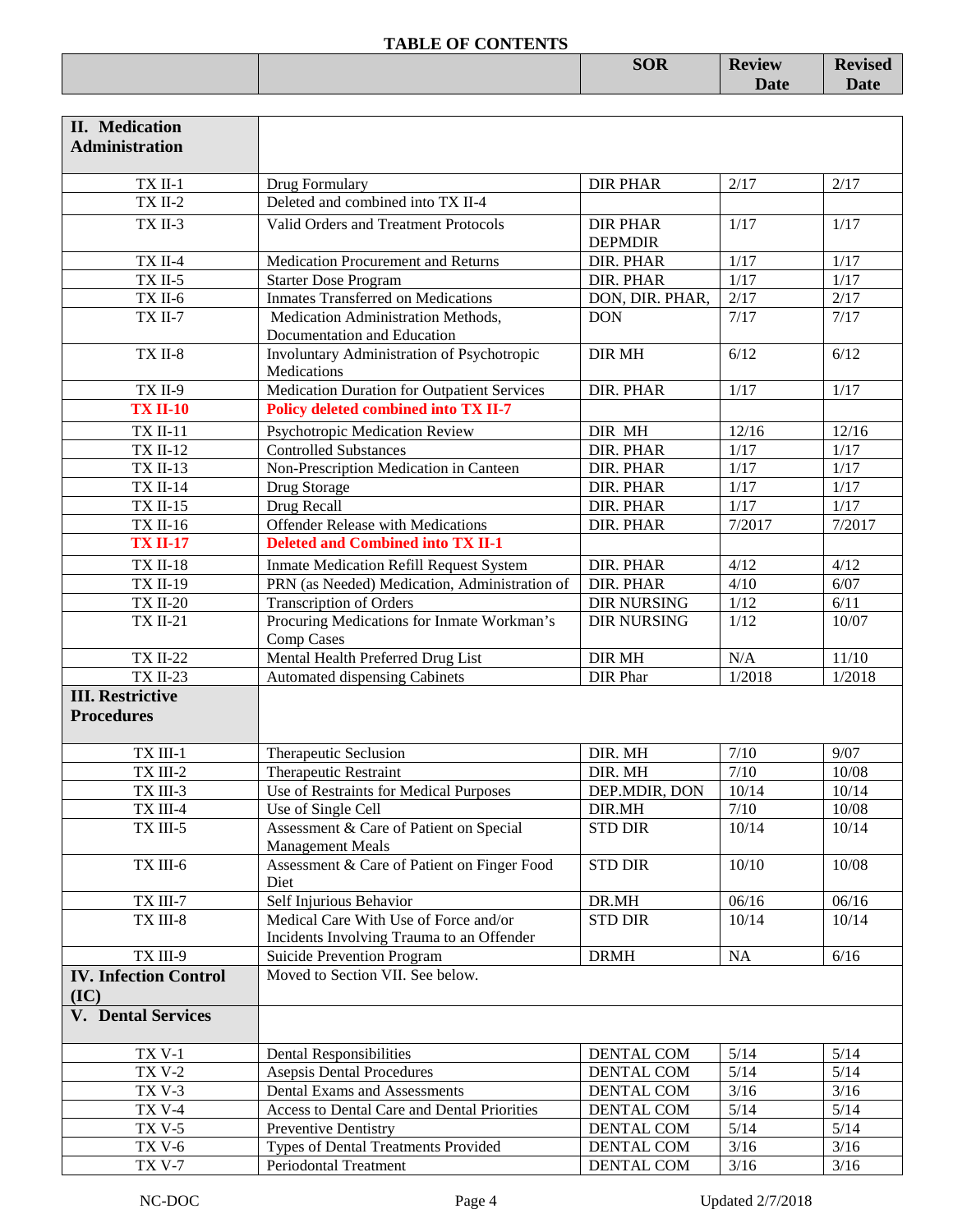|                                        |                                                                          | <b>SOR</b>           | <b>Review</b> | <b>Revised</b> |
|----------------------------------------|--------------------------------------------------------------------------|----------------------|---------------|----------------|
|                                        |                                                                          |                      | Date          | Date           |
|                                        |                                                                          |                      |               |                |
| <b>TX V-8</b>                          | Orthodontics                                                             | DENTAL COM           | 5/14          | 5/14           |
| <b>TX V-9</b>                          | Dental Records and Reports                                               | <b>DENTAL COM</b>    | 5/14          | 5/14           |
| <b>TX V-10</b>                         | Dental Hygiene Under Direction                                           | DENTAL COM           | $5/14$        | $5/14$         |
| <b>TX V-11</b>                         | <b>Dental Holds</b>                                                      | <b>DENTAL COM</b>    | $3/16$        | $3/16$         |
| <b>VI. Activities of Daily</b>         |                                                                          |                      |               |                |
| Living                                 |                                                                          |                      |               |                |
|                                        |                                                                          |                      |               |                |
| TX VI-1                                | <b>Inmate Personal Hygiene</b>                                           | <b>INF CTRL COOR</b> | 1/12          | 2/02           |
| TX VI-2                                | Therapeutic Diets & Supplemental Nourishment                             | DIR. FOOD SER        | 8/10          | 8/09           |
| TX VI-3                                | Refer to Policy N-5 Deleted                                              |                      |               |                |
| TX VI-4                                | Grinding of Toe Nails & Calluses                                         | DEP. MDIR            | 11/10         | 2/02           |
| <b>VII.</b> Disabilities               |                                                                          |                      |               |                |
|                                        |                                                                          |                      |               |                |
| TX VII-1                               | <b>Developmental Disabilities</b>                                        | <b>SOCIAL WORK</b>   | 8/10          | 8/07           |
| TX VII-2                               | <b>Physical Disabilities</b>                                             | <b>SOCIAL WORK</b>   | 8/10          | 8/09           |
| TX VII-3                               | Durable Medical Equipment (DME) and                                      | DEP. MDIR            | 10/14         | 10/14          |
|                                        | <b>Medical Appliances</b>                                                |                      |               |                |
| <b>CONTINUITY OF PATIENT CARE (CC)</b> |                                                                          |                      |               |                |
| $CC-1$                                 | Continuity of Care                                                       | <b>SOCIAL WORK</b>   | 4/14          | 4/14           |
| $CC-2$                                 | Hospitalization & In-patient Medical Services                            | DEP. MDIR, UR,       | 4/14          | 4/14           |
| $CC-3$                                 | Transfers, Appropriate Medical Placements &                              | DON, DEP. MDIR       | 5/14          | 5/14           |
|                                        | Medical Hold                                                             | DIR POP MGMENT       |               |                |
| $CC-4$                                 | <b>Pregnant Inmates</b>                                                  | DEP. MDIR            | 3/14          | 3/14           |
| $CC-5$                                 | Aged and Infirmed Inmates                                                | DIR. HS              | $5/14$        | $5/14$         |
| $CC-6$                                 | Mental Health Services - Case Finding &                                  | <b>DIR MH</b>        | 8/10          | 10/08          |
| $CC-7$                                 | <b>Patient Flow</b><br><b>Transfer Procedures for Referral to Mental</b> | <b>DIR MH</b>        | 8/10          | 10/08          |
|                                        | Health                                                                   |                      |               |                |
| $CC-8$                                 | Aftercare for Planning for Inmates HS                                    | SOCIAL WORK,         | 1/12          | 11/07          |
|                                        |                                                                          | INF CTRL COOR,       |               |                |
|                                        |                                                                          | <b>DON DIR CASE</b>  |               |                |
|                                        |                                                                          | <b>MGE</b>           |               |                |
| $CC-9$                                 | Social History                                                           | <b>SOCIAL WORK</b>   | $5/10$        | 5/03           |
| $CC-11$                                | Extending the Limits of Confinement                                      | DEP. MDIR            | 8/17          | 8/17           |
| $CC-12$                                | <b>Medical Release</b>                                                   | Chief of HS          | $8/17$        | 8/17           |
| $CC-13$                                | Offender, Family Correspondence and Calls                                | Chief of HS          | 3/14          | 3/14           |
| $CC-14$                                | <b>Medicaid Application Process</b>                                      | <b>SOCIAL WORK</b>   | NA            | 12/12          |
| Nutrition (N)                          |                                                                          |                      |               |                |
|                                        |                                                                          |                      |               |                |
| $N-1$                                  | Therapeutic Diet Orientation                                             | <b>DON</b>           | 3/16          | 3/16           |
| $N-5$                                  | Management of Offenders Refusing to Eat                                  | <b>CHIEF OF HS</b>   | 10/14         | 10/14          |
| <b>Infection</b>                       |                                                                          |                      |               |                |
| Control (IC)                           |                                                                          |                      |               |                |
|                                        |                                                                          |                      |               |                |
| $IC-1$                                 | Sterilization and Disinfection                                           | <b>INF CTRL COOR</b> | 1/16          | 1/16           |
| $IC-2$                                 | Sanitation of Medical Areas & Equipment                                  | <b>INF CTRL COOR</b> | 9/16          | 9/16           |
| $IC-3$                                 | Communicable Disease                                                     | INF CTRL COOR        | 1/16          | 1/16           |
| $IC-4$                                 | <b>Standard Precautions</b>                                              | INF CTRL COM         | 1/15          | 1/15           |
| $IC-5$                                 | Inmate Exposure to BBP                                                   | INF CTRL COM         | 9/16          | 9/16           |
| $IC-6$                                 | Tuberculosis Control Plan                                                | DEP. MDIR, INF       | 9/16          | 9/16           |
|                                        |                                                                          | <b>CTRL NRS</b>      |               |                |
| $IC-7$                                 | Management of HIV Infection/Acquired                                     | <b>INF CTRL COM</b>  | 1/12          | 9/10           |
|                                        | Immune                                                                   |                      |               |                |
| $IC-8$                                 | Immunizations                                                            | INF CTRL COM         | 5/16          | 5/16           |
| $IC-10$                                | BBP Exposure/Employees of other Agencies                                 | INF CTRL COM         | 9/16          | 9/16           |
| $IC-11$                                | <b>Employee Vaccinations and TB Screening</b>                            | INF CTRL COM         | 9/16          | 9/16           |
| $IC-12$                                | Injuries to Staff and Occupational Exposure to                           | INF CTRL COM         | 1/16          | 1/16           |
|                                        | DPS Staff and Staff from other Agencies                                  |                      |               |                |